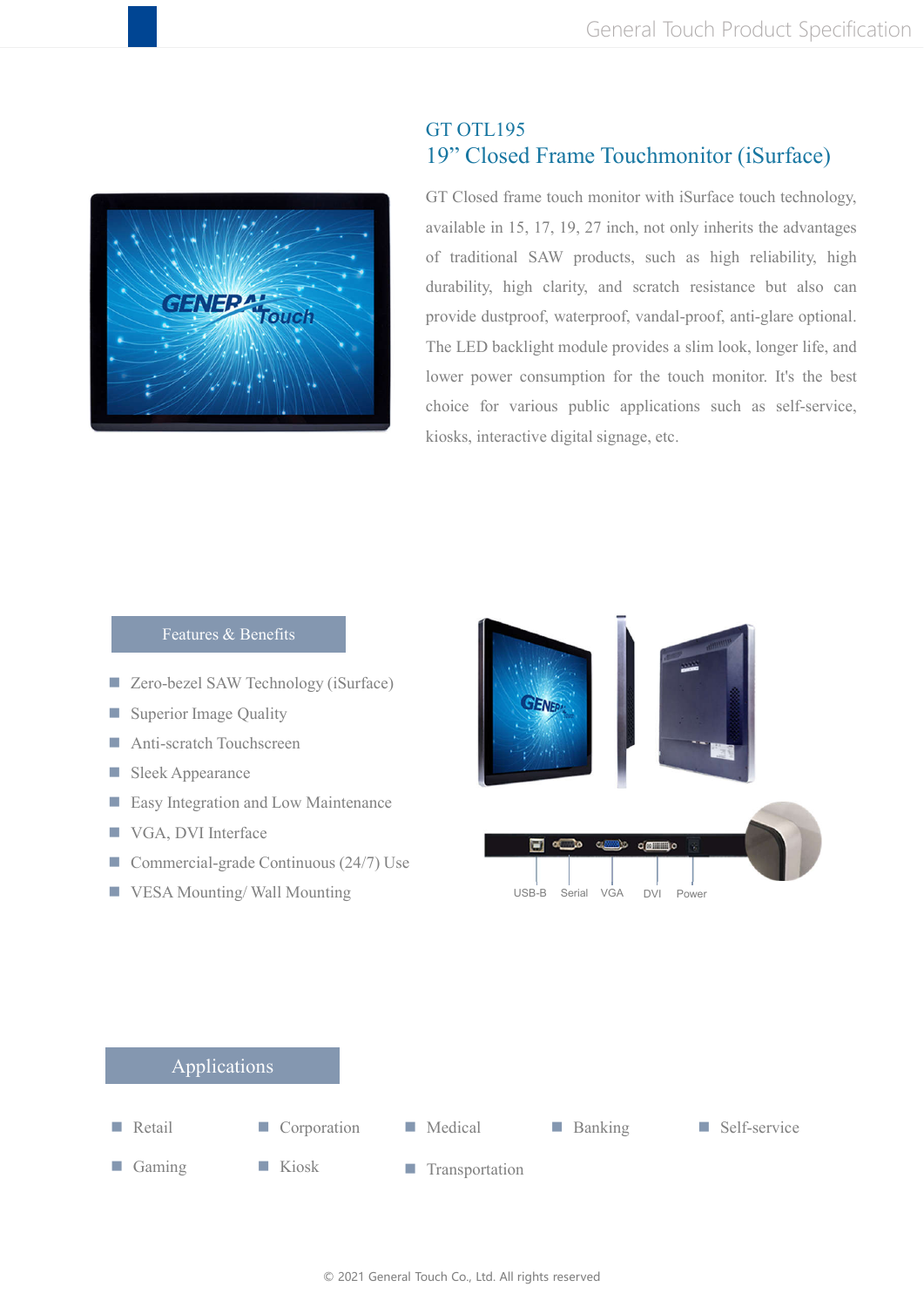## **SPECIFICATIONS**

| Name                                       | 19" Closed Frame Touchmonitor (iSurface)                                           |  |  |
|--------------------------------------------|------------------------------------------------------------------------------------|--|--|
| Model                                      | OTL195-RZ03-SUCD                                                                   |  |  |
| <b>LCD Panel Parameters</b>                |                                                                                    |  |  |
| Display Technology                         | Active Matrix TFT-LCD with LED Backlight                                           |  |  |
| Aspect Ratio                               | 5:4                                                                                |  |  |
| Active Area (W x H)                        | $376.32$ mm $\times$ 301.06mm                                                      |  |  |
| Native Resolution                          | $1280 \times 1024$ (a) 60Hz                                                        |  |  |
| Response Time (Typ.)                       | 5ms                                                                                |  |  |
| Display Colors                             | 16.7 million                                                                       |  |  |
| Luminance (Typ.)                           | 250nits; with SAW 225nits                                                          |  |  |
| Contrast Ratio (Typ.)                      | 1000:1                                                                             |  |  |
| Viewing Angle (Typ.)                       | Horizontal (left/right) CR≥10 85°/85°<br>Vertical (up/down) CR≥10 80°/80°          |  |  |
| <b>Touch Screen Parameters</b>             |                                                                                    |  |  |
| Touch Technology                           | <b>SAW</b>                                                                         |  |  |
| <b>Surface Treatment</b>                   | Optional: Anti-glare                                                               |  |  |
| Active Area                                | 378.32mm×303.06mm                                                                  |  |  |
| Thickness(Total)                           | $3.00 \pm 0.2$ mm                                                                  |  |  |
| <b>Light Transmission</b>                  | $\geq 90\%$                                                                        |  |  |
| Response Time                              | 10.4ms                                                                             |  |  |
| Touch Screen Interface                     | <b>USB / RS232</b>                                                                 |  |  |
| <b>Touch Point</b>                         |                                                                                    |  |  |
| <b>Overall Parameters</b>                  |                                                                                    |  |  |
| Case/Bezel Color                           | <b>Black</b>                                                                       |  |  |
| Mounting Options                           | VESA: 75×75mm, 100×100mm                                                           |  |  |
| Outline Dimensions $(W \times H \times D)$ | $430.00$ mm $\times$ 353.00mm $\times$ 37.60mm                                     |  |  |
| Power Supply                               | External Adapter: 100-240V AC, 50-60 Hz<br>Input Voltage Range: $+12$ VDC $\pm$ 5% |  |  |
| On Screen Display (OSD)                    | Control (back): Power, Auto, Up, Down, Menu                                        |  |  |
| Power Consumption                          | <b>MAX: 25W</b>                                                                    |  |  |
| <b>Operating Altitude</b>                  | $\leq$ 3000m                                                                       |  |  |